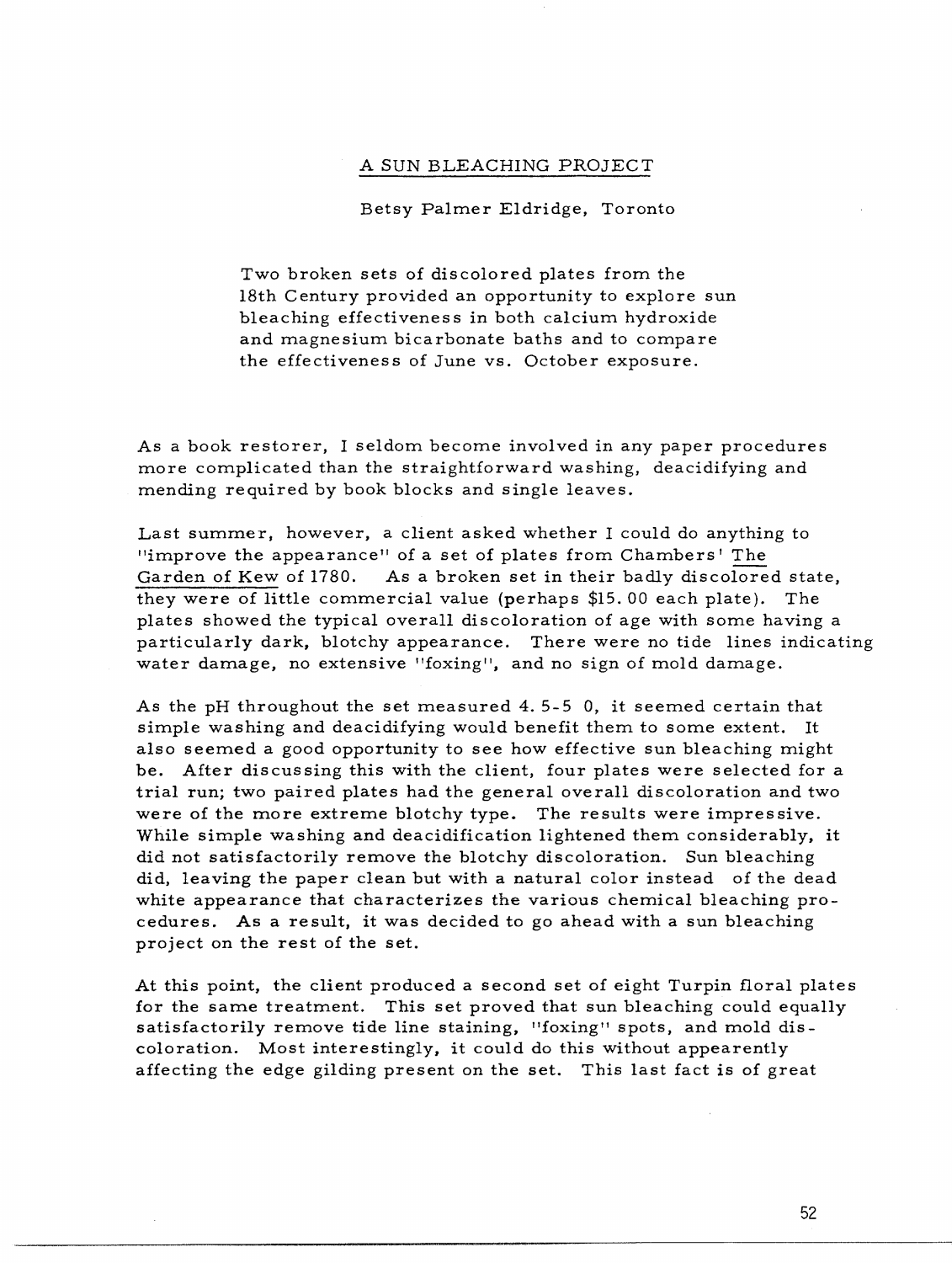significance for book restorers as it means that one should be able to remove, wash, bleach, and replace individual pages, plates or sections without distrubing any extant edge gilding.

The paper of the Turpins was particularly pure and showed none of the ••oatmeal" effect observed in the Chamers set. Undoubtedly this <sup>11</sup>oatmeal" effect was due *to* impurities in the paper itself, but whether they were actually darkened by exposure *to* the sun or simply became more noticeable as the paper lightened was difficult to determine. Certainly they were more noticable when the paper was wet due to general translucency but receeded sufficiently when the paper dried so as not to be a consideration.

Up to that point, all of the sun bleaching of both the Turpin and Chambers plates had been done in a magnesium bicarbonate bath as described by Keiko Keyes' paper on alternatives to chemical bleaching in the Preprints of the 1980 Cambridge conference. With both magnesium bicarbonate and calcium hydroxide deacidification methods in use in the shop, the question arose of using the latter in the sun bath. After determining with Keiko Keyes that she had not tried the calcium hydroxide, it seemed an ideal opportunity *to* run some concurrent tests using both solutions. As the Chambers plates would be sold separately, any slight differences that might appear would not be of any consequence.

As a result, three sets of four plates each were sun bleached, each time placing two in the calcium hydroxide bath and two in the magnesium bicarbonate. Noting the high pH of the calcium hydroxide, an attempt was made to equalize the two solutions by diluting the calcium hydroxide more. The calcium hydroxide was diluted with water 1:11 and the magnesium bicarbonate 1:5 so that both baths had the initial pH in the range of 8. 0-8• 5. The volume, temperature and other conditions of the two were kept as identical as possible.

The preliminary treatment for all of these plates was also identical. They were "wetted down" with an alcohol/water bath, given two cold water and one hot water rinses, (each of a half hour duration,) which seemed to remove most of the soluble discoloration. The plates were then placed outside in two plastic pans, side by side, which were covered with Plexiglass. Sponges at the corners elevated the Plexiglass to prevent condensation that would interfere with the exposure.

After all three sets had been successively bleached, the conclusion was that the bleaching in both baths had been completely effective in removing

53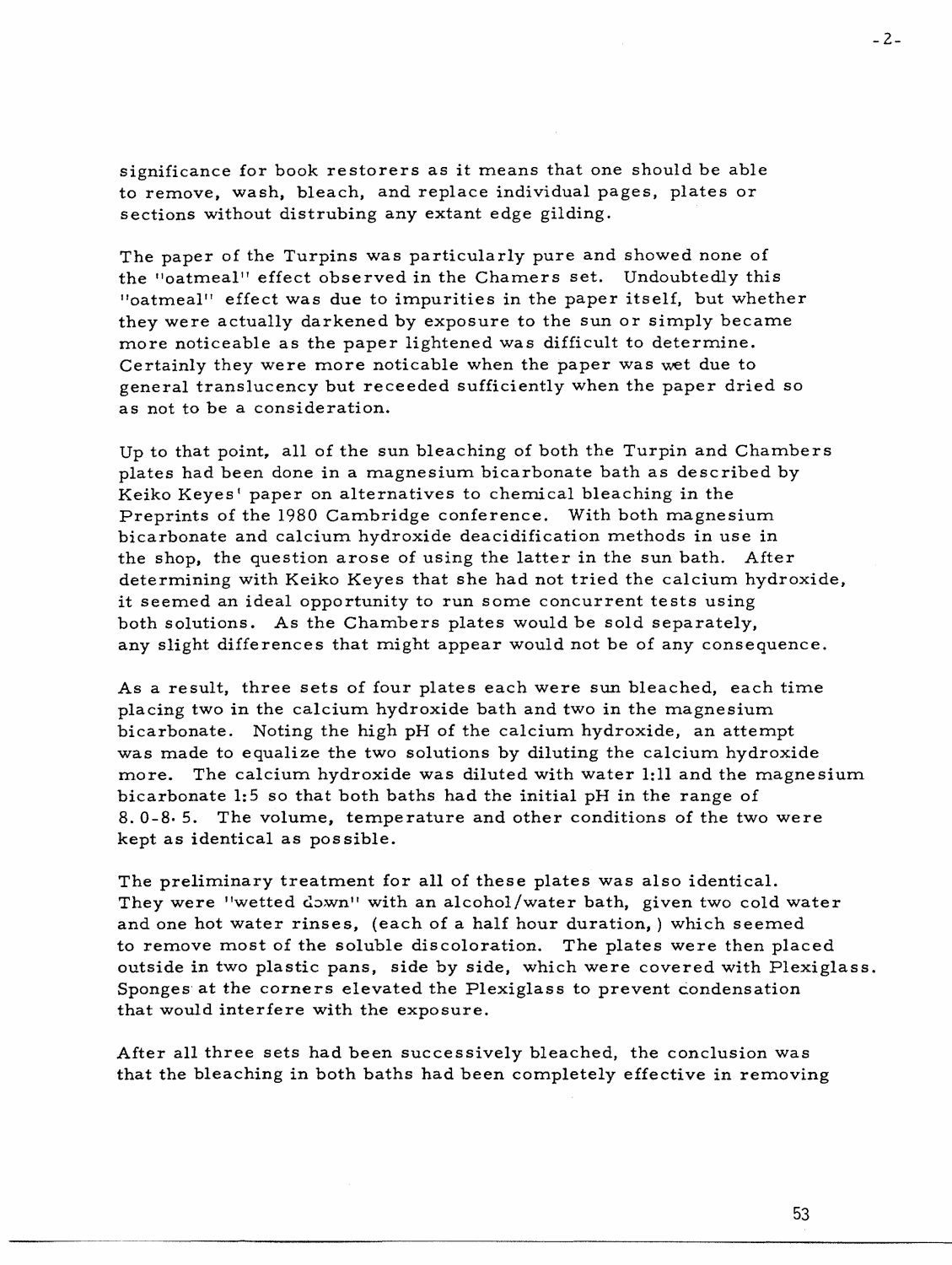the discoloration. If there were any differences at all, the calcium hydroxide bath appeared to work even faster and leave the paper even lighter than the magnesium bicarbonate. Some variance in result however seemed to be due to intrinsic factors in the papers themselves. In spite of the fact that all of the plates were from the same book and appeared to be on the same paper, undoubtedly various lots of paper had been used. Attempts to pair the plates as to watermarks and engravers used did not prove definitive; marginal variances occured even within the same bath.

In the course of the experiment certain differences between the two baths themselves were repeatedly observed although their significance was difficult to evaluate:

1. The pH of the calcium hydroxide fell off rather rapidly, dropping from an 8 range to a 6. 5- 7. 0 range over the course of the day, presumably due to oxidation and/or to more effective neutralization of the remaining acids in the paper, while the magnesium bicarbonate stayed relatively stable in the 8 range.

2. The "wetting down" of the paper occured much faster and more thoroughly in the magnesium bicarbonate bath. These papers sank and appeared much darker throughout while the papers in the calcium hydroxide seemed to float and appeared whiter. Presumably this had to do with the effect of calcium on the celulous fibers as explained by Margaret Hey (i.e. not causing the fibers to swell as much therefore leaving them less por.ous). This observation was not 100% consistent and once again may have had more to do with the individual papers initial sizing or subsequent treatment, or other inherent qualities, but it was still generally noteworthy.

3. The temperature of the two baths did not remain the same over the course of the day. As the temperatures rose in the sun, the calcium hydroxide bath stayed several degrees cooler than the magnesium bicarbonate. At one point after three hours in the full sun, there was as much as a 4 degree difference. This might be explained by the darker papers in the magnesium. bicarbonate bath absorbing the heat while the lighter papers **in** the calcium hydroxide reflected it.

4. The color of the bath solution often did not remain the same. The magnesium bicarbonate bath frequently picked up a pink tinge while the calcium hydroxide remained white, or perhaps slightly yellow. No color difference was discernible in the final papers however.